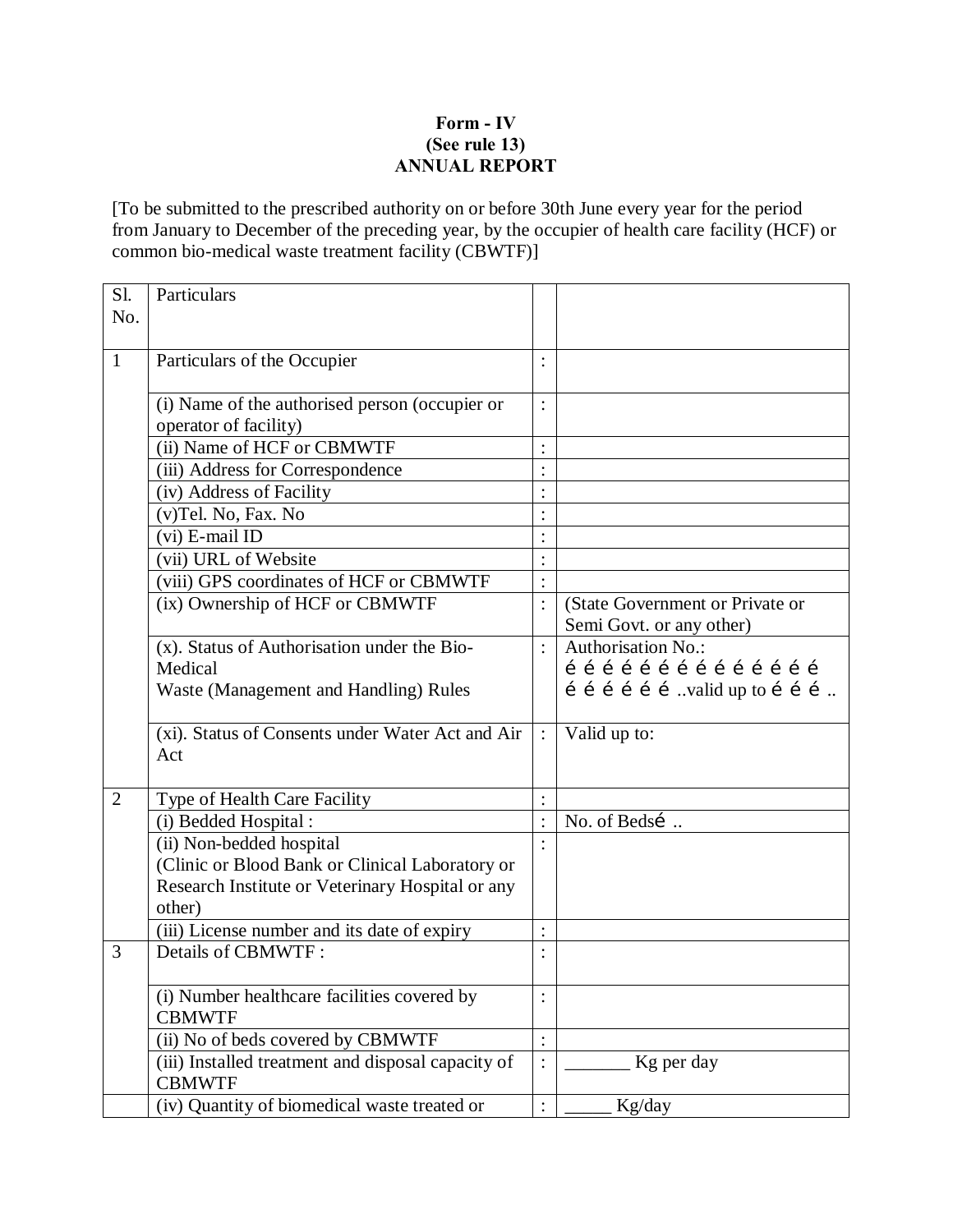|                | disposed by CBMWTF                                                                                      |                      |                                                      |                                     |                        |                                                             |  |  |  |  |  |  |  |  |  |
|----------------|---------------------------------------------------------------------------------------------------------|----------------------|------------------------------------------------------|-------------------------------------|------------------------|-------------------------------------------------------------|--|--|--|--|--|--|--|--|--|
| $\overline{4}$ | Quantity of waste generated or disposed in Kg                                                           | $\ddot{\cdot}$       |                                                      |                                     |                        |                                                             |  |  |  |  |  |  |  |  |  |
|                | per                                                                                                     |                      | <b>Yellow Category:</b><br>Red Category:             |                                     |                        |                                                             |  |  |  |  |  |  |  |  |  |
|                | annum (on monthly average basis)                                                                        |                      | White:                                               |                                     |                        |                                                             |  |  |  |  |  |  |  |  |  |
|                |                                                                                                         |                      | <b>Blue Category:</b>                                |                                     |                        |                                                             |  |  |  |  |  |  |  |  |  |
|                |                                                                                                         | General Solid waste: |                                                      |                                     |                        |                                                             |  |  |  |  |  |  |  |  |  |
| 5              | Details of the Storage, treatment, transportation, processing and Disposal Facility                     |                      |                                                      |                                     |                        |                                                             |  |  |  |  |  |  |  |  |  |
|                |                                                                                                         |                      |                                                      |                                     |                        |                                                             |  |  |  |  |  |  |  |  |  |
|                | (i) Details of the on-site storage                                                                      | $\ddot{\phantom{a}}$ | Size:                                                |                                     |                        |                                                             |  |  |  |  |  |  |  |  |  |
|                | facility                                                                                                |                      | Capacity:                                            |                                     |                        |                                                             |  |  |  |  |  |  |  |  |  |
|                |                                                                                                         |                      | Provision of on-site storage : (cold                 |                                     |                        |                                                             |  |  |  |  |  |  |  |  |  |
|                |                                                                                                         |                      | storage or any other provision)                      |                                     |                        |                                                             |  |  |  |  |  |  |  |  |  |
|                | (ii) Details of the treatment or disposal facilities                                                    | $\ddot{\cdot}$       | Type of<br>treatment<br>equipment                    | $\rm No$<br>of<br>unit<br>${\bf S}$ | Capacity<br>Kg/<br>day | Quantity<br>Treated or<br>disposed<br>in kg<br>per<br>annum |  |  |  |  |  |  |  |  |  |
|                |                                                                                                         |                      | Incinerators                                         |                                     |                        |                                                             |  |  |  |  |  |  |  |  |  |
|                |                                                                                                         |                      | Plasma<br>Pyrolysis                                  |                                     |                        |                                                             |  |  |  |  |  |  |  |  |  |
|                |                                                                                                         |                      | Autoclaves                                           |                                     |                        |                                                             |  |  |  |  |  |  |  |  |  |
|                |                                                                                                         |                      | Microwave                                            |                                     |                        |                                                             |  |  |  |  |  |  |  |  |  |
|                |                                                                                                         |                      | Hydroclave                                           |                                     |                        |                                                             |  |  |  |  |  |  |  |  |  |
|                |                                                                                                         |                      | Shredder                                             |                                     |                        |                                                             |  |  |  |  |  |  |  |  |  |
|                |                                                                                                         |                      | Needle tip                                           |                                     |                        |                                                             |  |  |  |  |  |  |  |  |  |
|                |                                                                                                         |                      | cutter or                                            |                                     |                        |                                                             |  |  |  |  |  |  |  |  |  |
|                |                                                                                                         |                      | destroyer                                            |                                     |                        |                                                             |  |  |  |  |  |  |  |  |  |
|                |                                                                                                         |                      | Sharps<br>encapsulation<br><b>or</b><br>concrete pit |                                     |                        |                                                             |  |  |  |  |  |  |  |  |  |
|                |                                                                                                         |                      | Deep burial                                          |                                     |                        |                                                             |  |  |  |  |  |  |  |  |  |
|                |                                                                                                         |                      | pit:                                                 |                                     |                        |                                                             |  |  |  |  |  |  |  |  |  |
|                |                                                                                                         |                      | Chemical<br>disinfection                             |                                     |                        |                                                             |  |  |  |  |  |  |  |  |  |
|                |                                                                                                         |                      | Any other<br>treatment<br>equipment                  |                                     |                        |                                                             |  |  |  |  |  |  |  |  |  |
|                | (iii) Quantity of recyclable wastes sold to<br>authorized recyclers after treatment in kg per<br>annum. | $\ddot{\cdot}$       | Red Category (like plastic, glass<br>$etc.$ )        |                                     |                        |                                                             |  |  |  |  |  |  |  |  |  |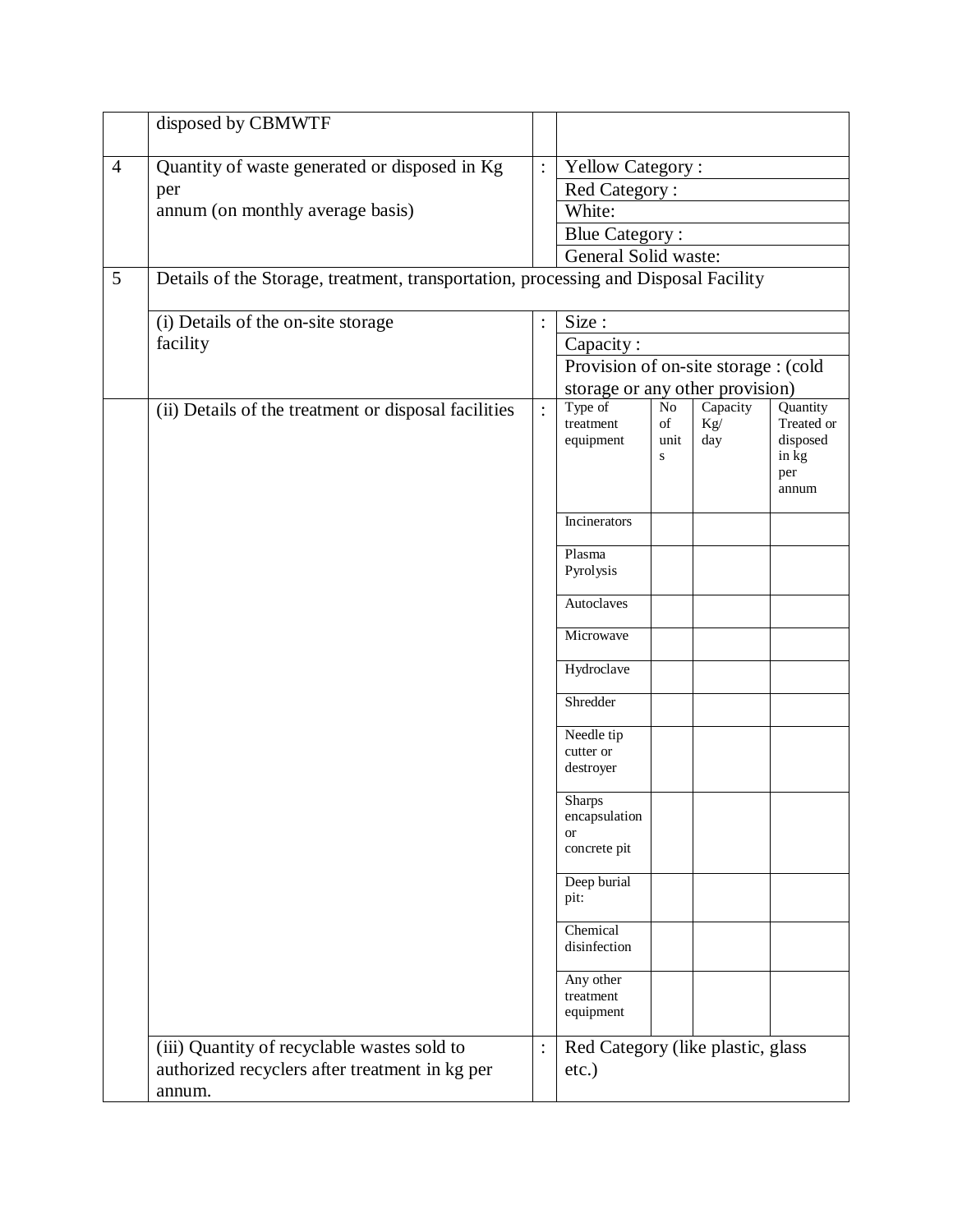|                | (iv) No of vehicles used for collection and<br>transportation of biomedical waste                                                 |                |              |                       |                   |
|----------------|-----------------------------------------------------------------------------------------------------------------------------------|----------------|--------------|-----------------------|-------------------|
|                | (v) Details of incineration ash and<br>ETP sludge generated and disposed<br>during the treatment of wastes in Kg<br>per annum     | $\ddot{\cdot}$ | Incineration | Quantity<br>generated | Where<br>disposed |
|                |                                                                                                                                   |                | Ash          |                       |                   |
|                |                                                                                                                                   |                | ETP Sludge   |                       |                   |
|                | (vi) Name of the Common Bio-Medical Waste<br>Treatment Facility Operator through which<br>wastes are disposed of                  |                |              |                       |                   |
|                | (vii) List of member HCF not handed<br>over bio-medical waste.                                                                    |                |              |                       |                   |
| 6              | Do you have bio-medical waste management<br>committee? If yes, attach minutes of the<br>meetings held during the reporting period |                |              |                       |                   |
| $\overline{7}$ | Details trainings conducted on BMW                                                                                                |                |              |                       |                   |
|                | (i) Number of trainings conducted on BMW<br>Management.                                                                           |                |              |                       |                   |
|                | (ii) number of personnel trained                                                                                                  |                |              |                       |                   |
|                | (iii) number of personnel trained at the time of<br>induction                                                                     |                |              |                       |                   |
|                | (iv) number of personnel not undergone any<br>training so far                                                                     |                |              |                       |                   |
|                | (v) whether standard manual for training is<br>available?                                                                         |                |              |                       |                   |
|                | $\overline{(vi)}$ any other information                                                                                           |                |              |                       |                   |
| 8              | Details of the accident occurred                                                                                                  |                |              |                       |                   |
|                | during the year<br>(i) Number of Accidents occurred                                                                               |                |              |                       |                   |
|                | (ii) Number of the persons affected                                                                                               |                |              |                       |                   |
|                | (iii) Remedial Action taken (Please                                                                                               |                |              |                       |                   |
|                | attach details if any)                                                                                                            |                |              |                       |                   |
|                | (iv) Any Fatality occurred, details.                                                                                              |                |              |                       |                   |
| 9              | Are you meeting the standards of air Pollution                                                                                    |                |              |                       |                   |
|                | from the incinerator? How many times in last                                                                                      |                |              |                       |                   |
|                | year could not me the standards?<br>Details of Continuous online emission                                                         |                |              |                       |                   |
|                |                                                                                                                                   |                |              |                       |                   |